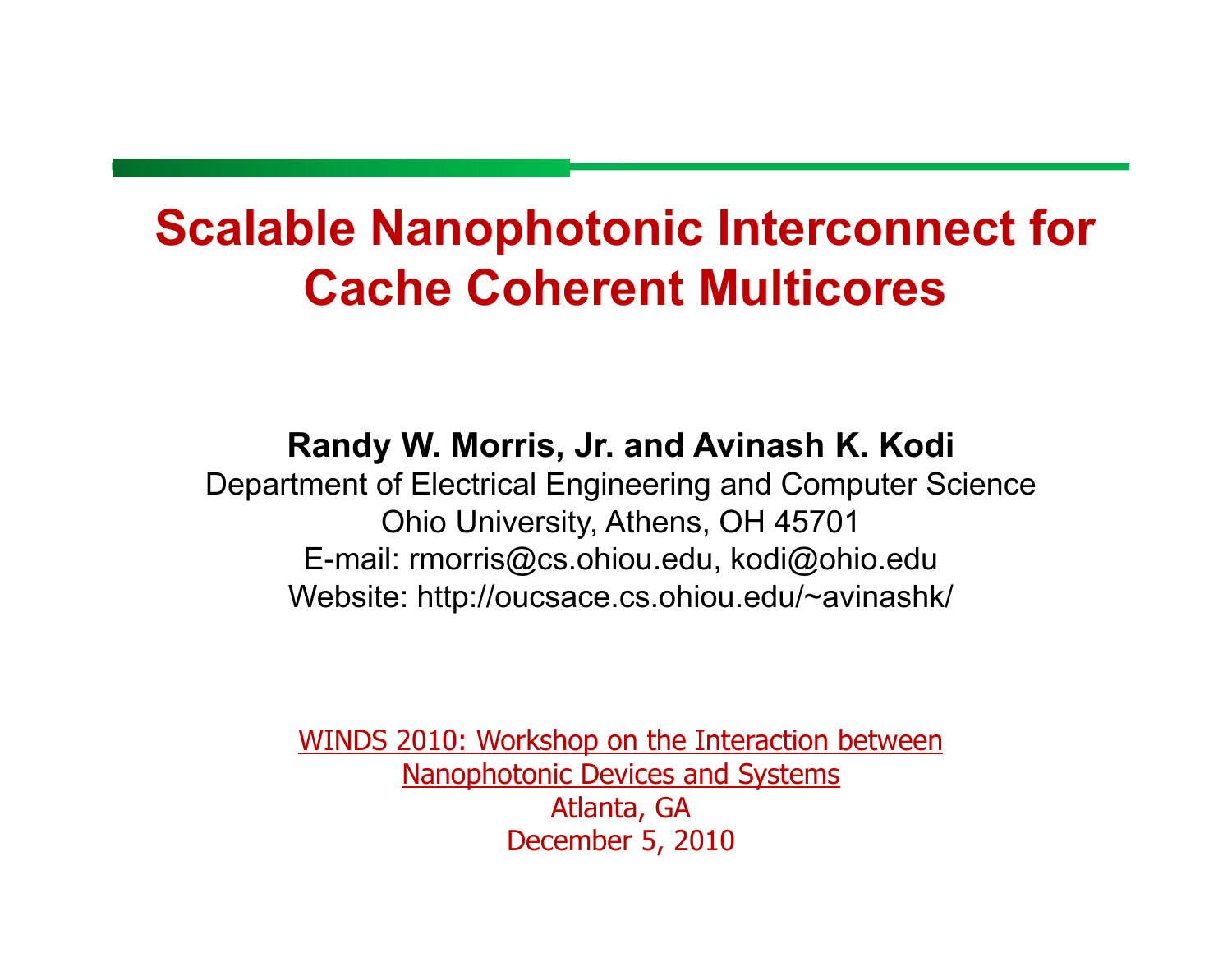## **Talk Outline**

- **Section I: Motivation & Background**
- **Section II: Dual Sub-Network for Snoopy Cache Coherent Nanophotonic Architecture**
- **Section IV: Performance Analysis**
- **Section V: Future W ork**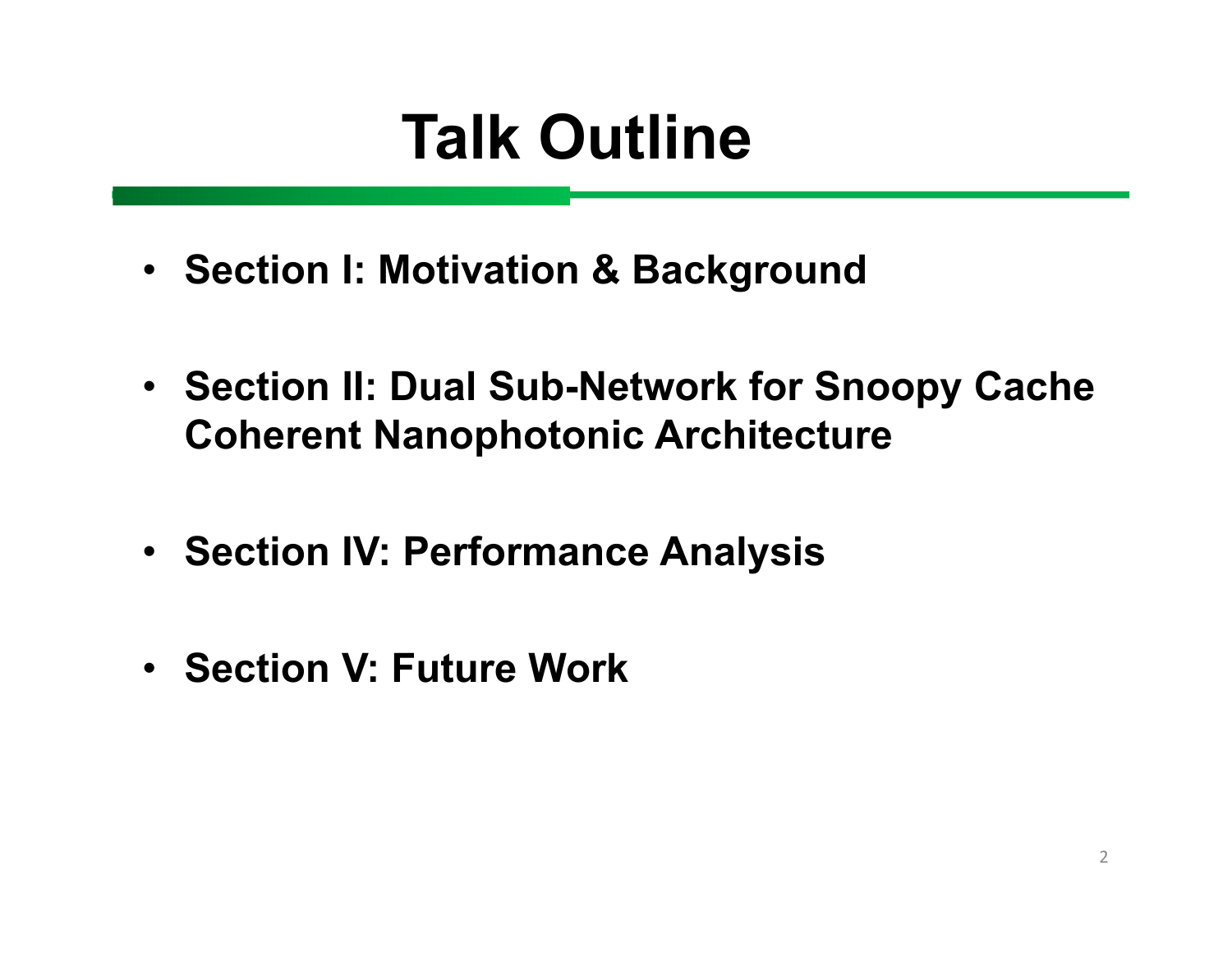# **Why Nanophotonics?**

• Power consumption of Network-on-Chips (NoCs)<sup>1</sup> using metallic interconnects is projected to exceed expectation by a factor of 10



#### **Nanophotonic Technology**

- Low Power
- Small Footprint (10 15 µm)
- High Bandwidth (10 20 Gbps)
- CMOS Compatibility

1. Reference: J.D.Owens, W.J.Dally, R.Ho, D.N.Jayasimha, S.W.Keckler and L.S.Peh, "Research Challenges for On-Chip Interconnection Networks", IEEE Micro, vol. 27, no. 5, pp. 96 - 108, September-October 2007.

2. Y. Hoskote, "A 5-GHz Mesh Interconnect for A Teraflops Processor," IEEE Computer Society, 2007 pp. 51-61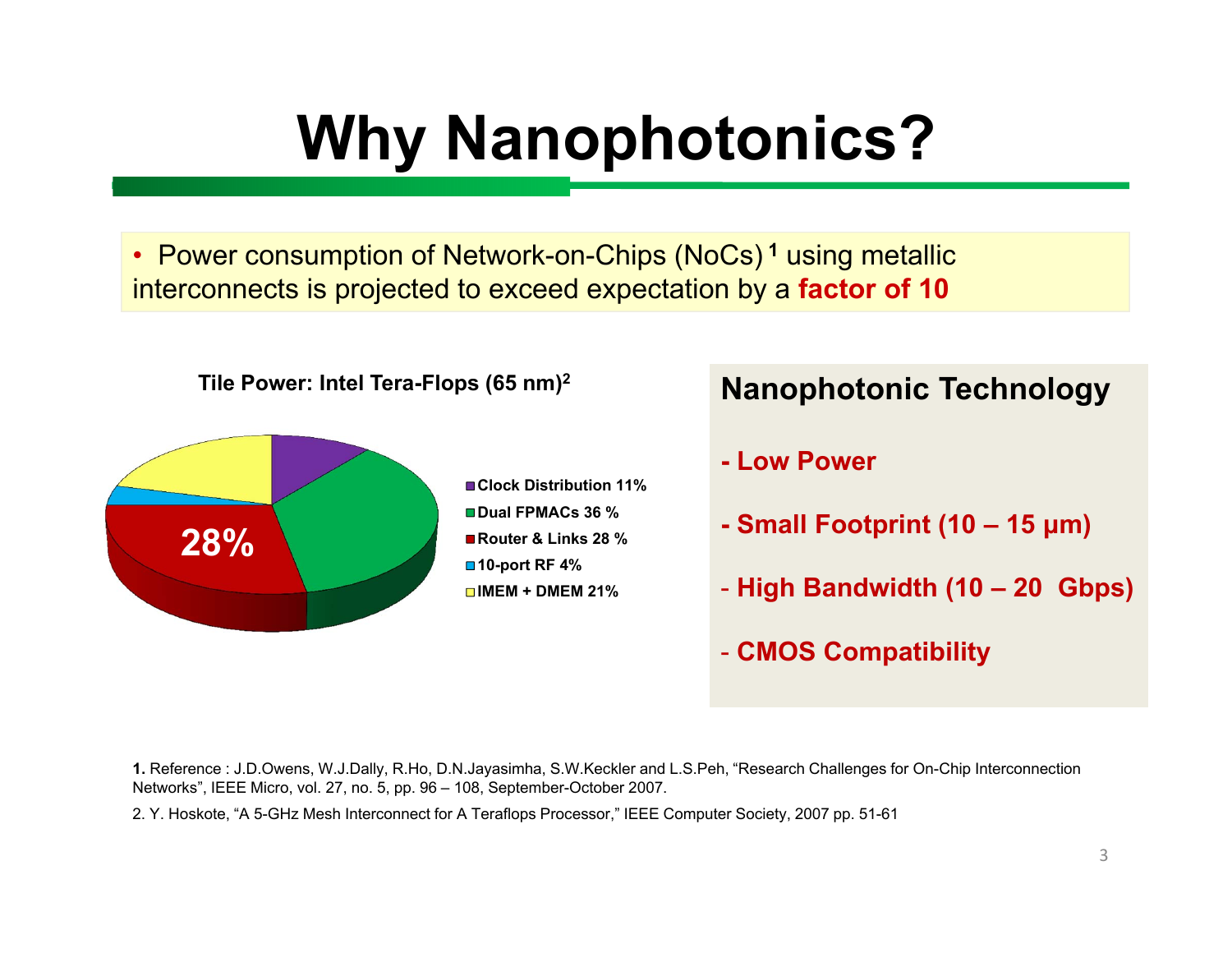## **Micro-ring Resonators**



#### Resonant wavelength  $(\lambda_0)$  $\lambda_{\mathsf{0}} \times \mathsf{m}$ = n<sub>eff</sub>  $\times$  2 $\pi \mathsf{R}$

 $m \rightarrow$  an integer  $n_{\text{eff}} \rightarrow$  effective refractive index  $R \rightarrow$  radius of the ring resonator

**Output Port 1**





1. Lipson, M., *Com pact Electro-Optic Modulators on a Silicon Chip*, IEEE J. Sel. Top. Quant., Vol. 12, No. 6, Nov.-Dec. 2006, p. 1520-6. 2. M. Lipson, *Guiding, Modulating and Emitting Light on Silicon - Challenges and Op portunities*, IE E E Journal of Lightwave Technologies, Vol. 23, No. 12, 12 December 2005 (invited).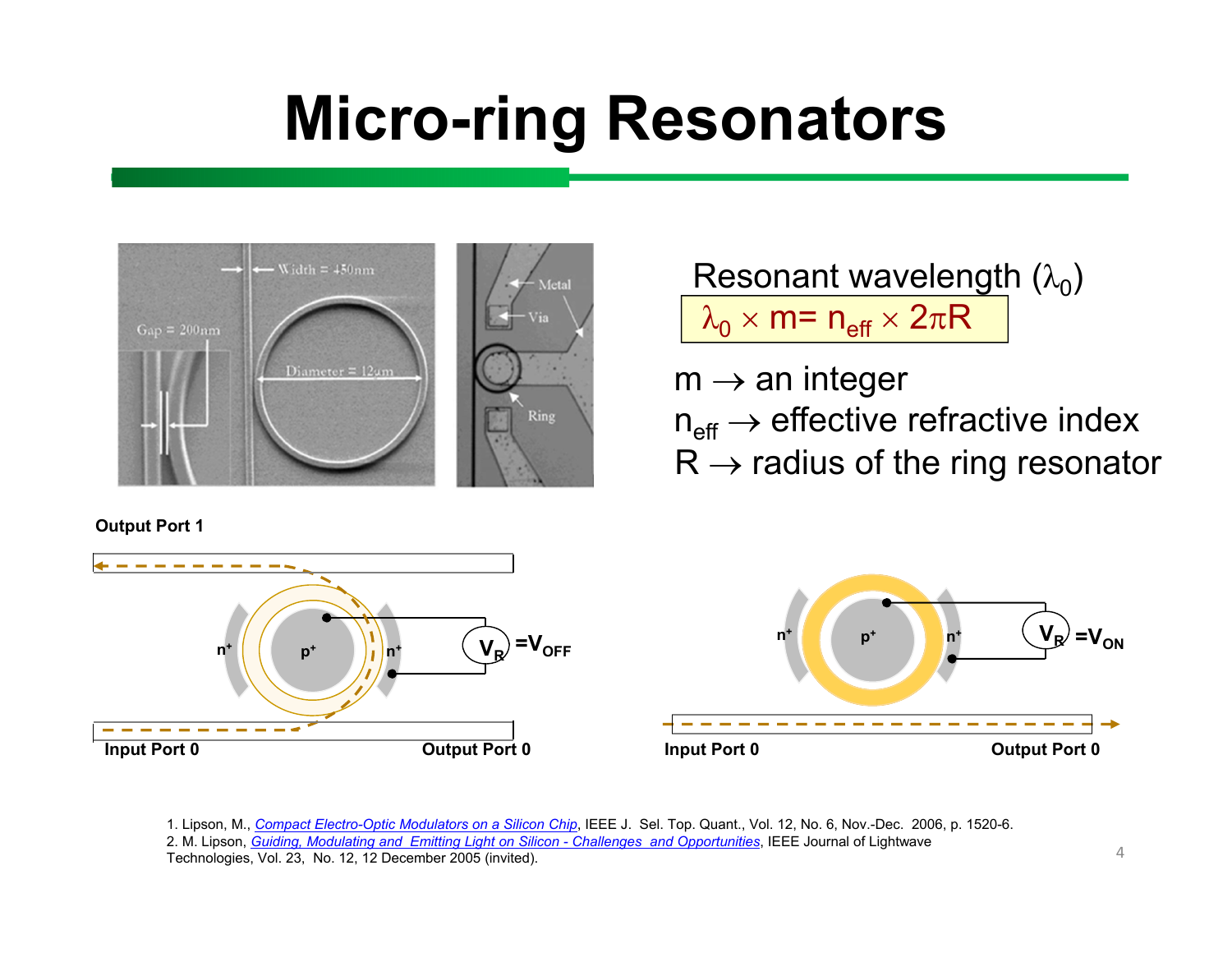## **Cache Coherence**

- Write propagation (write by any processor should become visible to all other processors)
- Write serialization (all writes from same or different processors are seen in the same order by all processors)

**Snoopy Protocols** 

**Directory Protocols** 

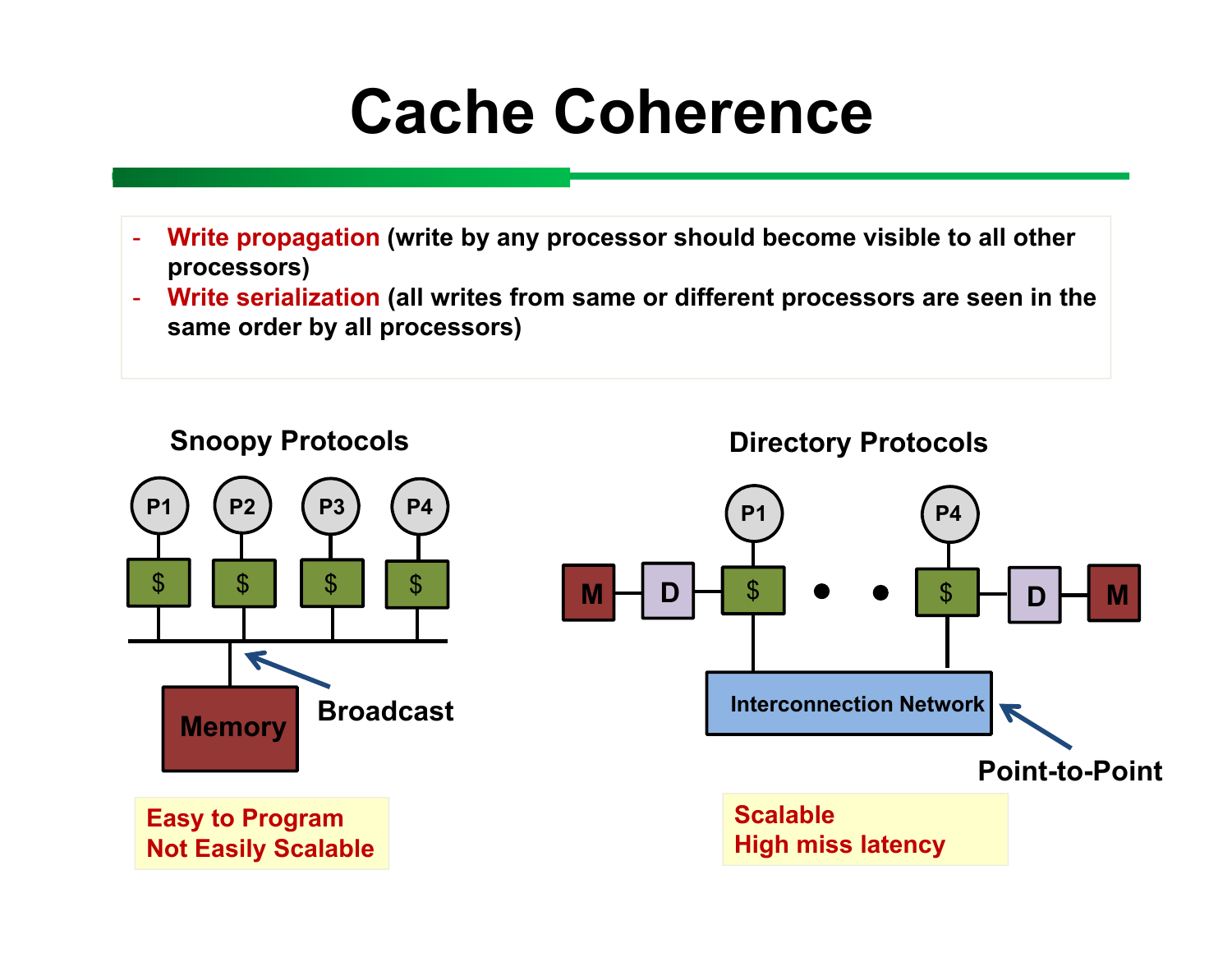# **Problems with Snoopy Networks**

Two major problems with snoopy cache coherent networks

#### (1) Interconnect bandwidth for broadcasting of **memory requests**

- Bus Networks: Limits one request per cycle
- Multiple Buses: Increases cache controllers
- Point-to-Point Networks: Selective multicasting & Ordering

#### **(2) Cache Access Rate**

- Cache tag lookup (latency)
- Increased power consumption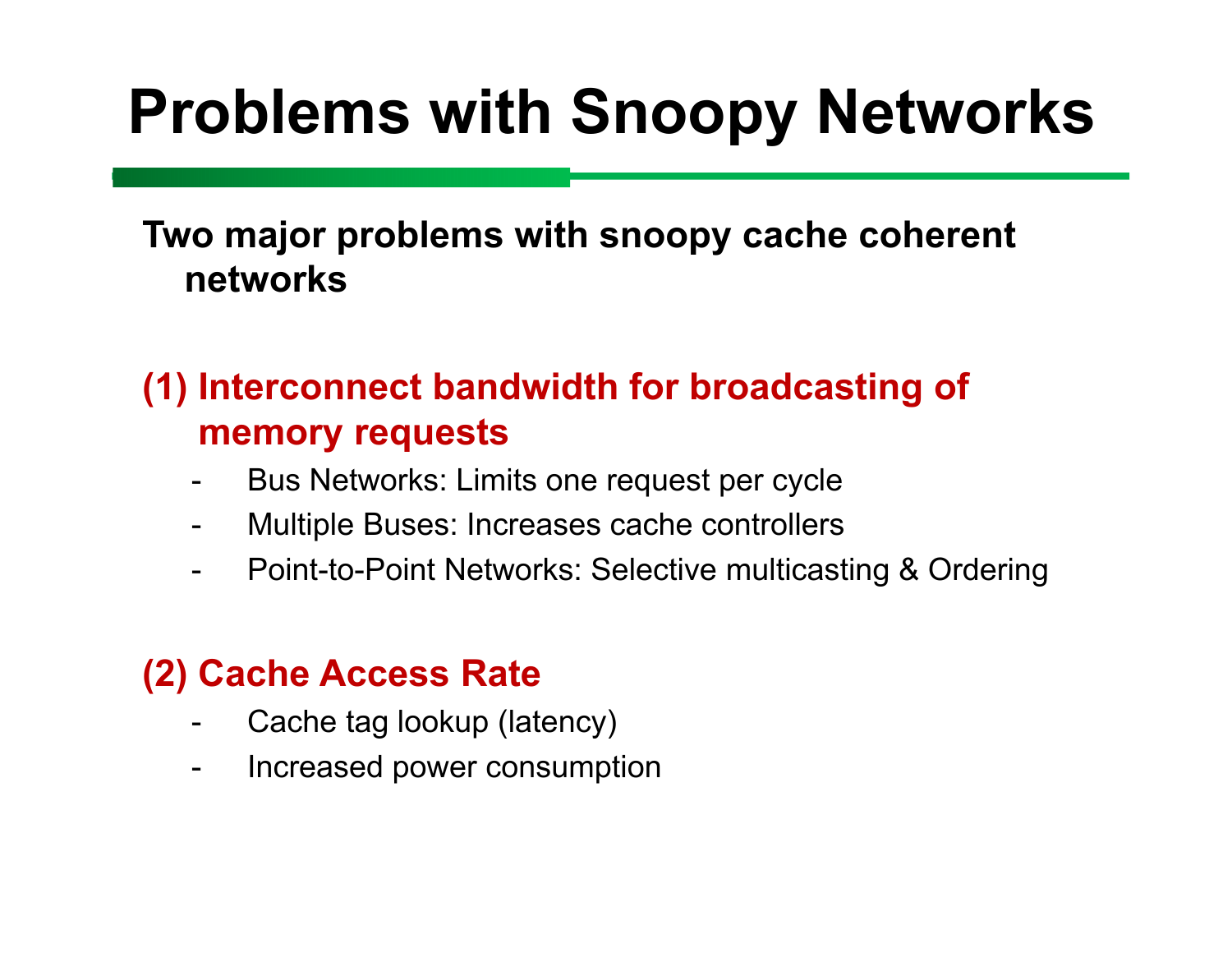# **Related W ork (to name a few)**

#### **Electrical**

- Split T ransactional Bus
- Sun Fireplane (SC 2001)
- Timestamp Snooping (ASPLOS 2000), Multicast Snooping (ISCA 2001
- Jetty (HPCA 2001), Region Scout (ISCA 2005), Intel QPI
- Broadcasting on Ordered Networks (HPCA 2009, MICRO 2009)

#### **Optical/Nanophotonic**

- SYMNET (Trans on Parallel & Dist Systems 2004)
- Shared Bus (MICRO 2006), W avelength Routed Oblivious Network (ASPLOS 2010)
- Spectra (ISPLED 2009), ATAC (PACT 2010)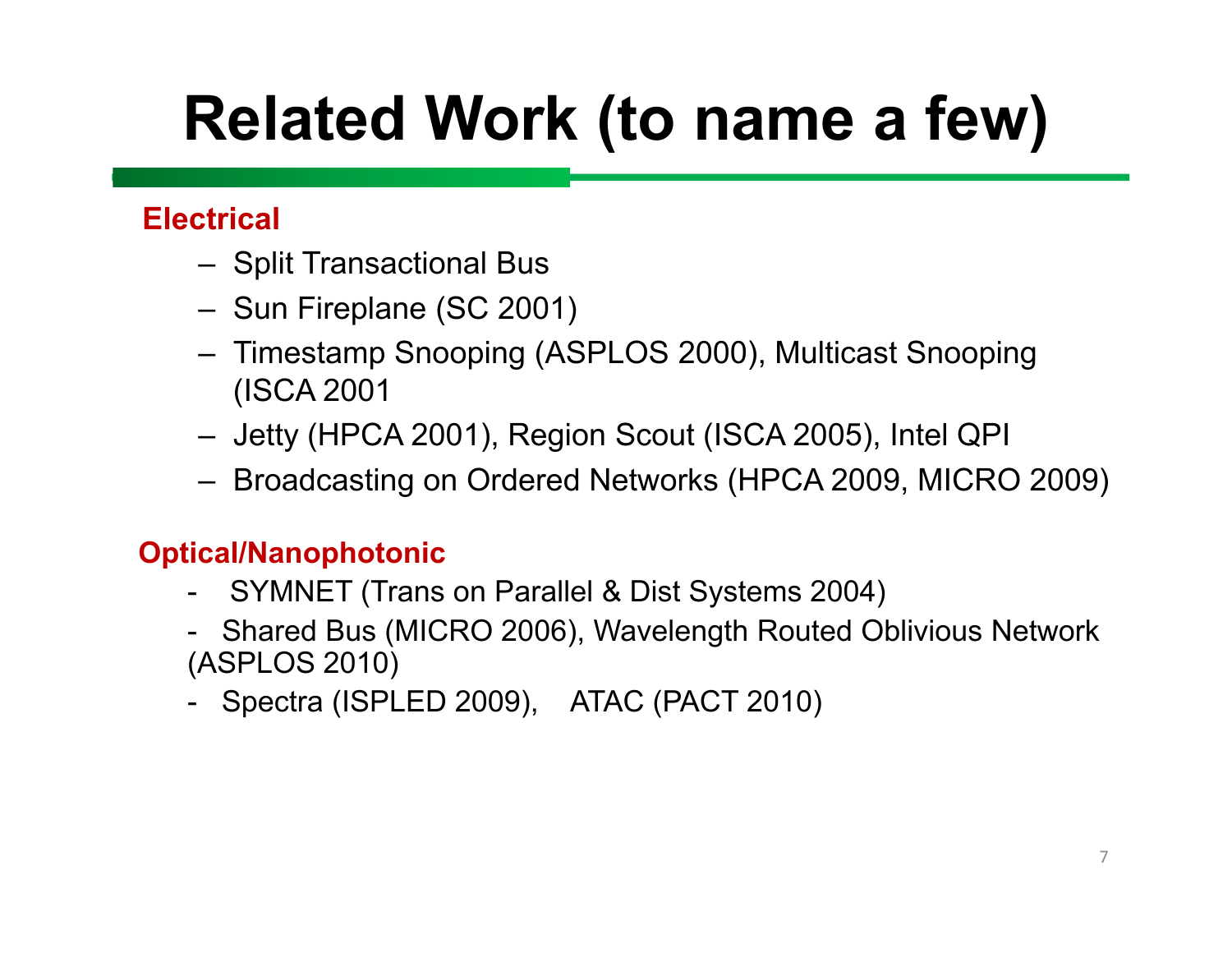# **CC-NPA Architecture**

#### • **Advantages of the proposed architecture**

- Dual sub-networks for memory request
	- Broadcast & Multicast networks
- Broadcast network used by all tiles to fetch the missed block
	- Network access implemented using tokens
	- Determines the sharing pattern
- Multicast network to be shared between nodes to send selective requests
	- Reduces the broadcast requirement
	- Simultaneous transient requests in progress to different memory locations
- Reducing the external laser power by unique power guiding techniques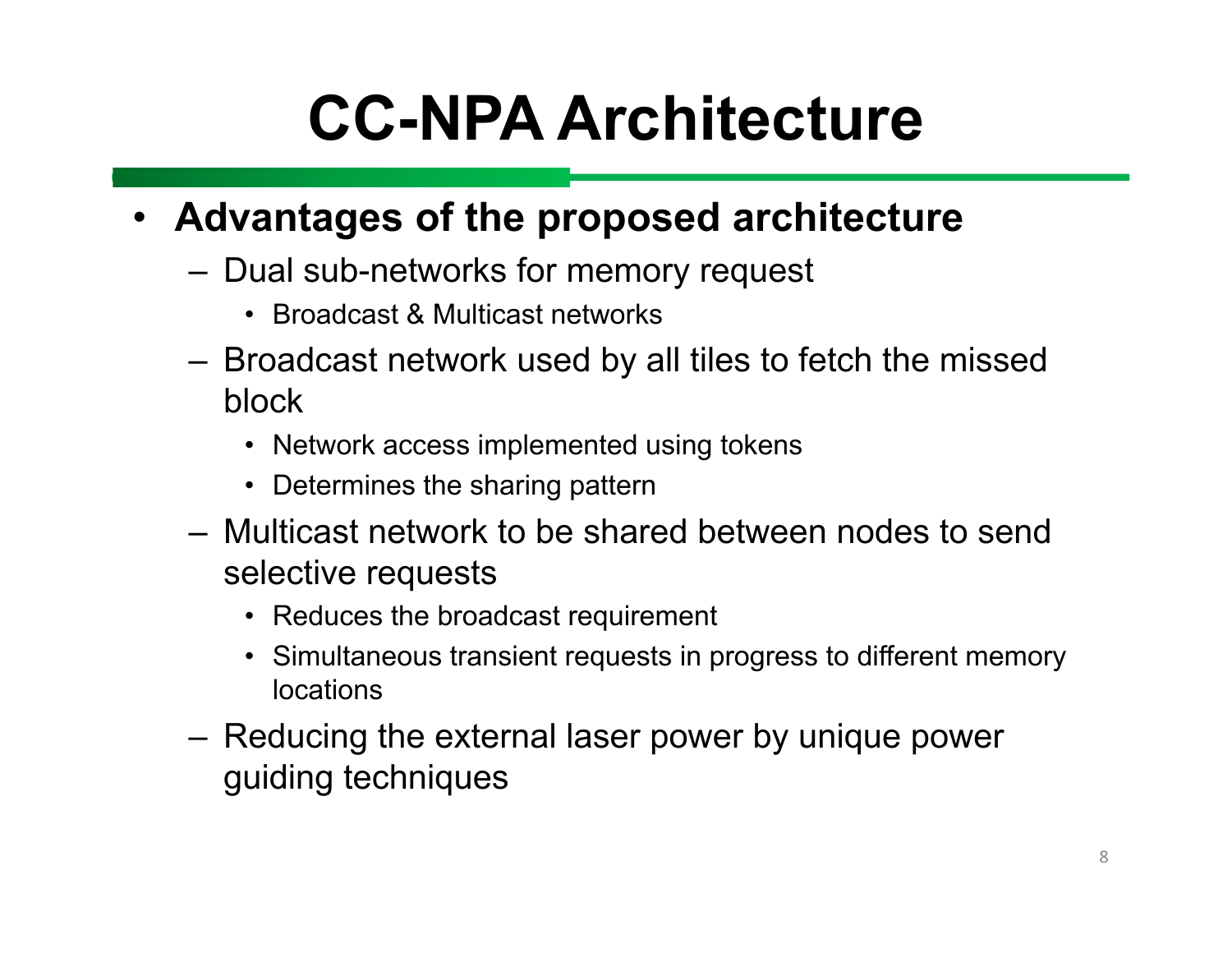### **Proposed Broadcast Sub-Network A rchitect u re: CC-NPA**

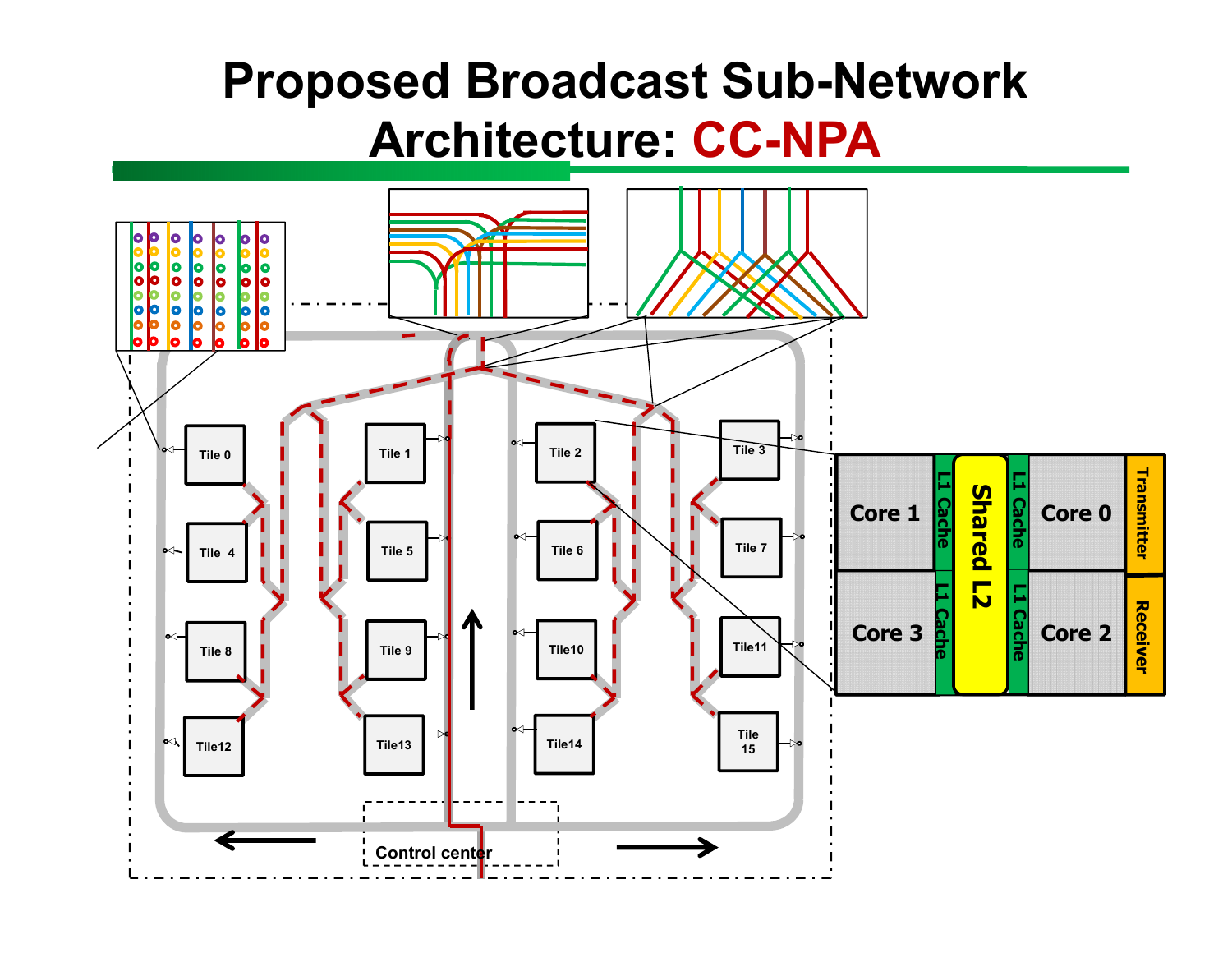## **Power Guiding**

**As only one core can transmit, route power to a column of cores.** 

- Reduction in optical power (~75%)

**The active column is determined by the circulating optical tokes**

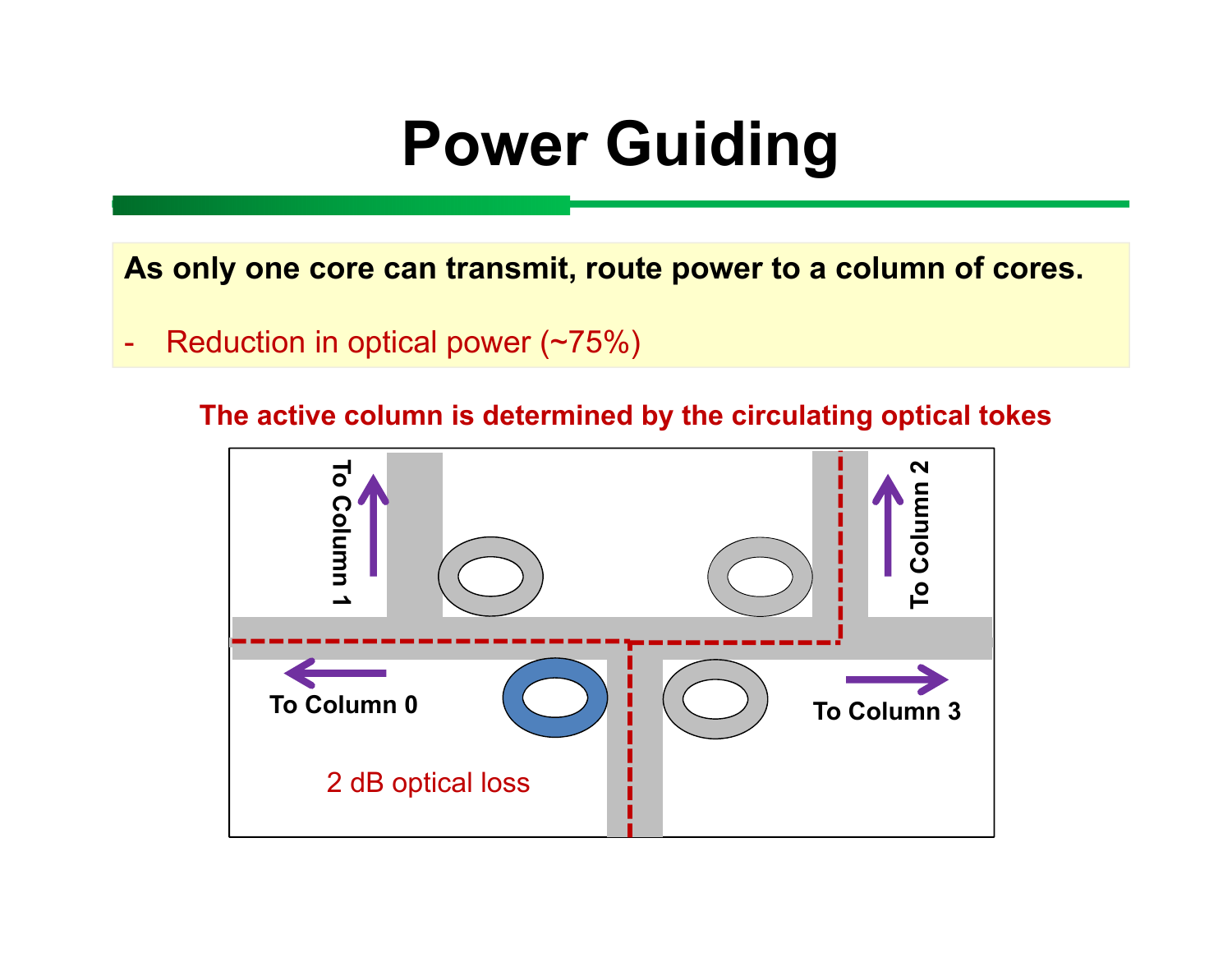## **Optical Token System (1/3)**

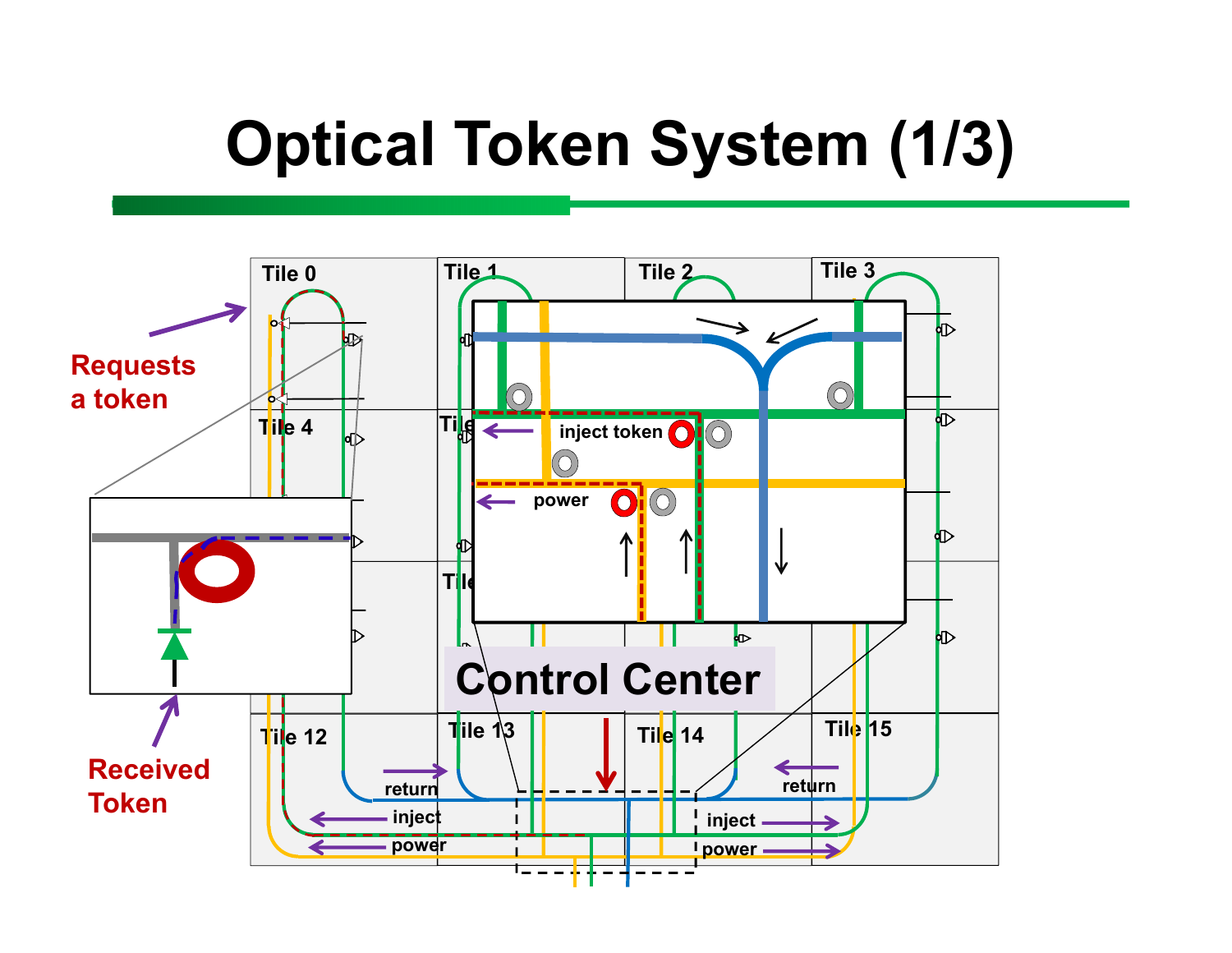### **Optical Token System (2/3)**

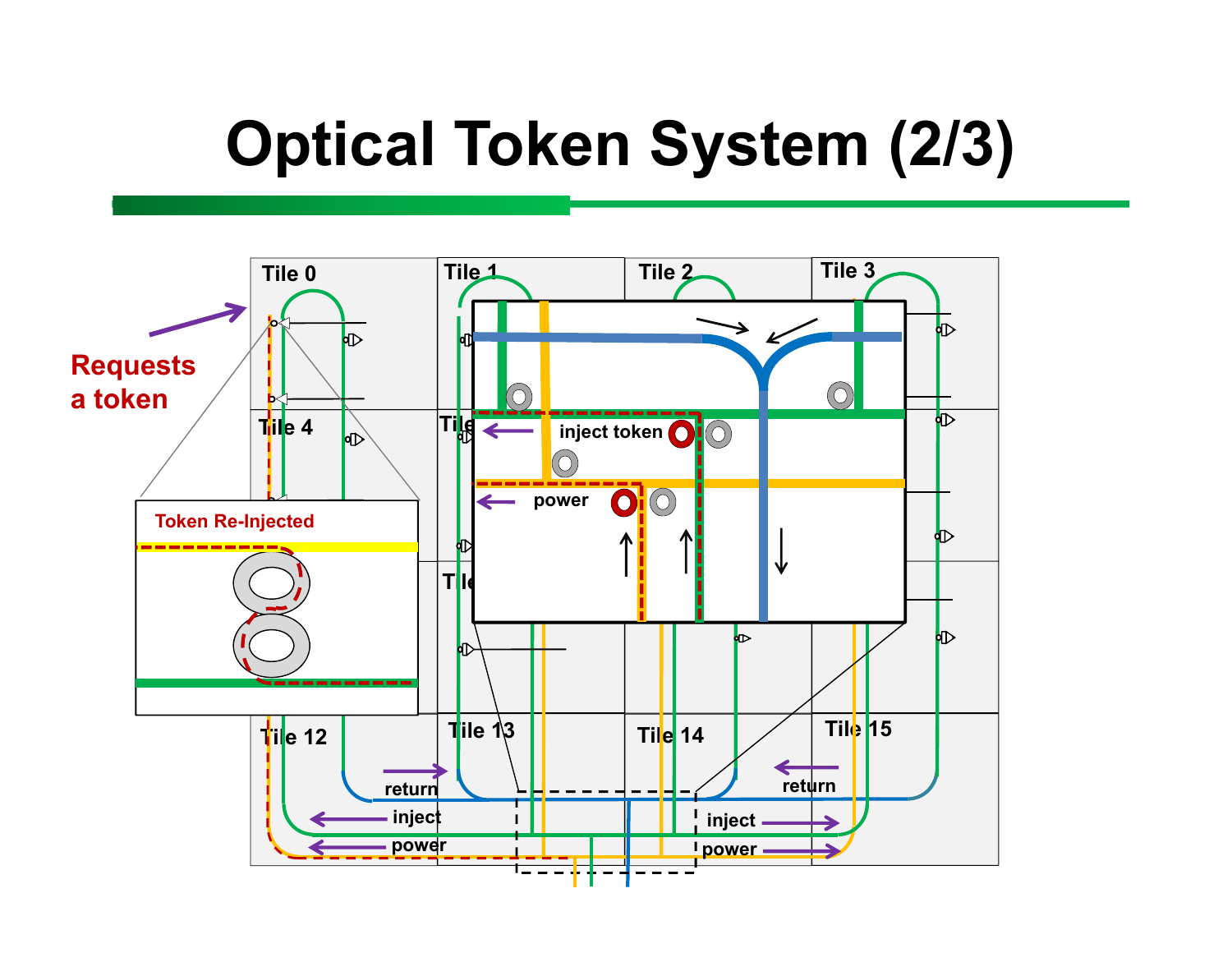## **Optical Token System (3/3)**

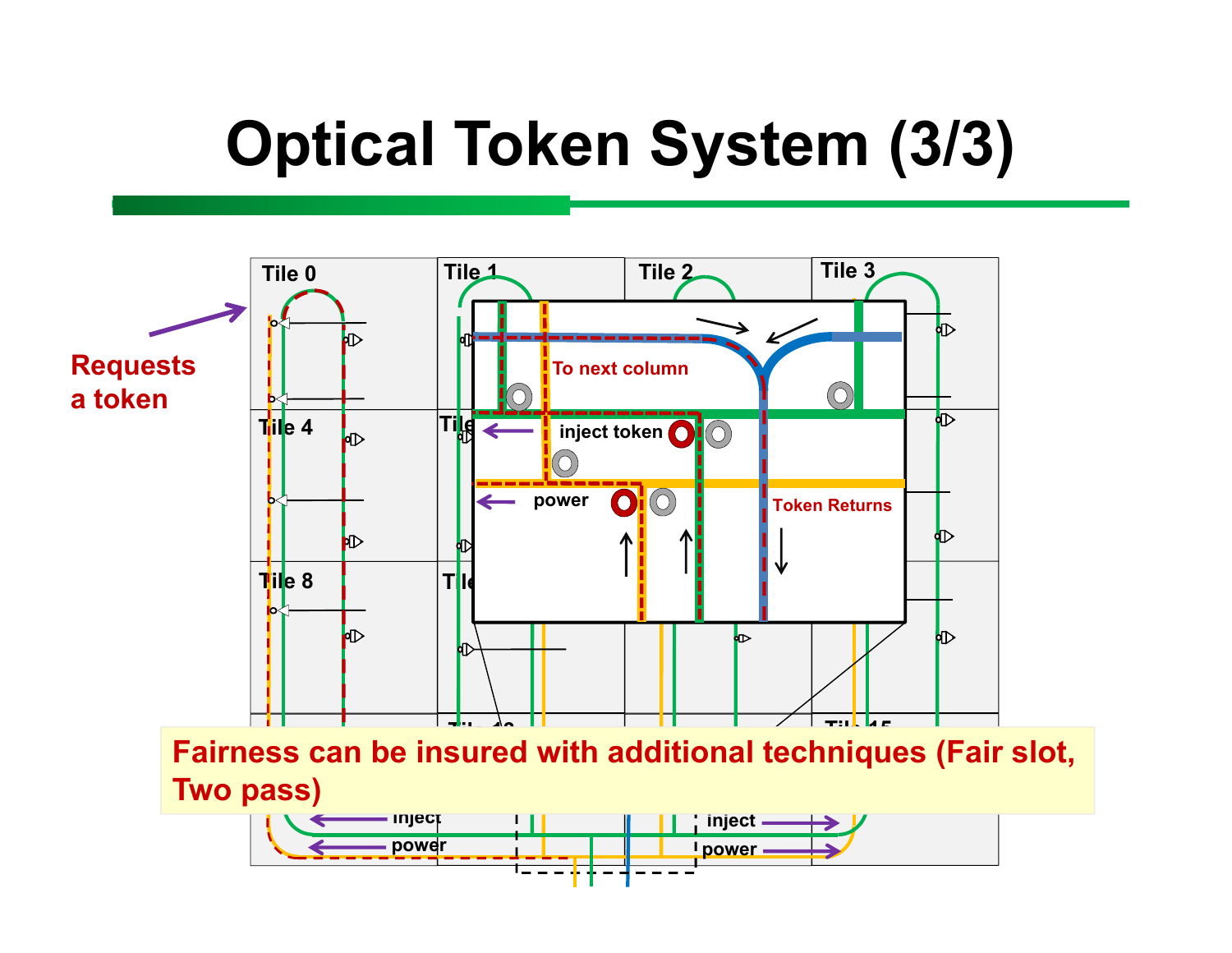### **Proposed Multicast Sub-Network**

#### **For larger networks, snoopy-based cache coherence reduces performance**

- Broadcasting data to all shared tiles, consuming more address bandwidth
- Consumes more latency and power at the caches
- Wavelength routed second multicast sub-network
- Filter and route cache requests to nodes that hold the cache data
- Reduction in required bandwidth and power dissipation
- Potential for simultaneous multiple requests (could lead to race conditions)



#### Percentage of request with multiple sharers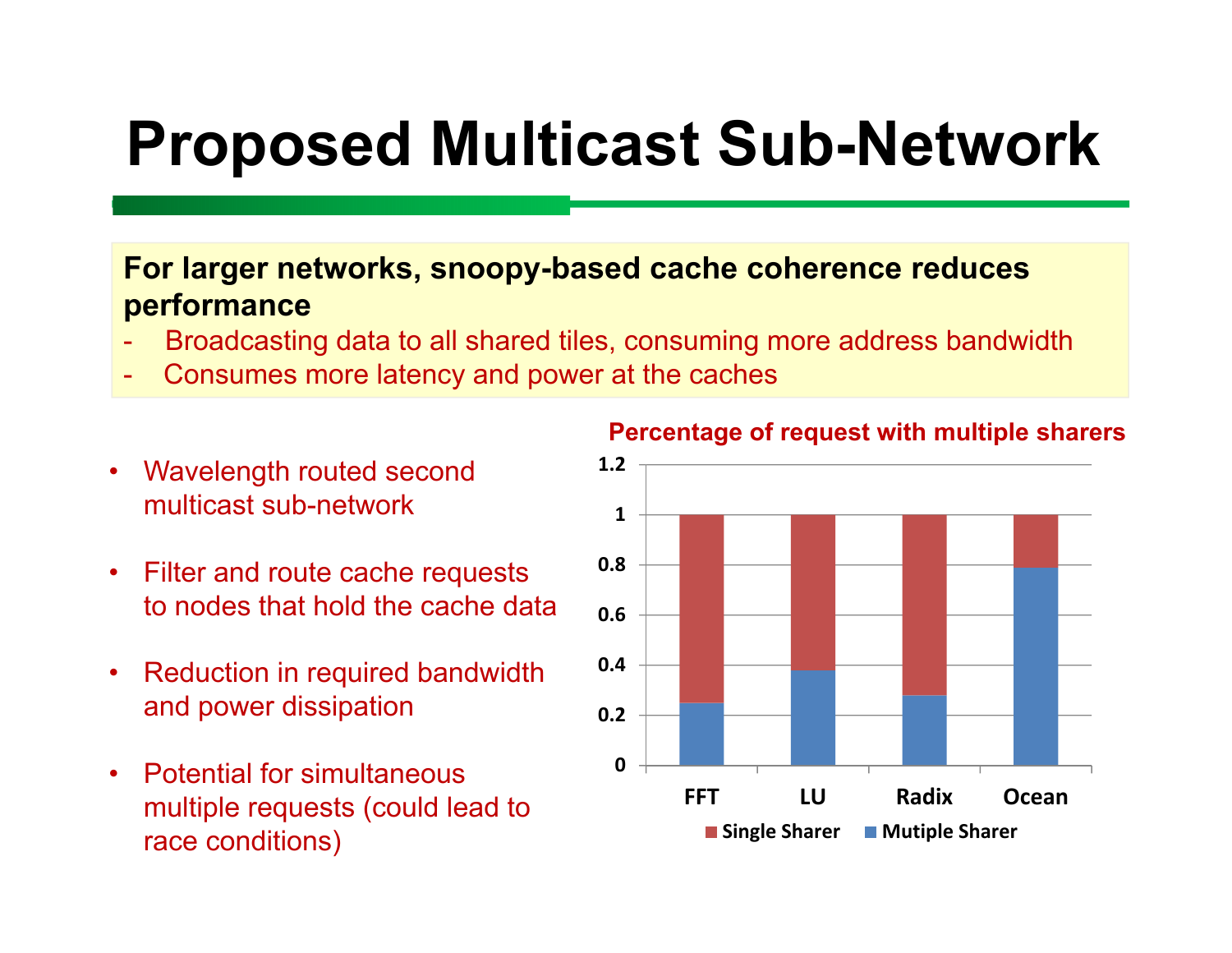# **Initial Performance Analysis**

- Performance Comparison
	- Simics with Gems Memory Module
	- FFT, LU, Radiosity, Ocean, Radix, & Water
- Area & Power Analysis

#### **Simics Parameters**

| <b>Parameter</b>                   | <b>Value</b>  | <b>Parameter</b>                         | <b>Value</b>   |
|------------------------------------|---------------|------------------------------------------|----------------|
| L1/L2 coherence                    | <b>MOSI</b>   | <b>Core Frequency</b>                    | 5 GHz          |
| L2 cache size/accoc                | 256 KB/16-way | <b>Threads (core)</b>                    | $\overline{2}$ |
| L1 cache/accoc                     | $64KB/4$ -way | <b>Issue policy</b>                      | In-order       |
| <b>Cache line size</b>             | 64B           | <b>Memory Size (GB)</b>                  | $\overline{4}$ |
| <b>Memory Controllers</b>          | 16            | <b>Address</b><br><b>Bandwidth (opt)</b> | 640 GBps       |
| <b>Address Bandwidth</b><br>(elec) | 320 GBps      |                                          |                |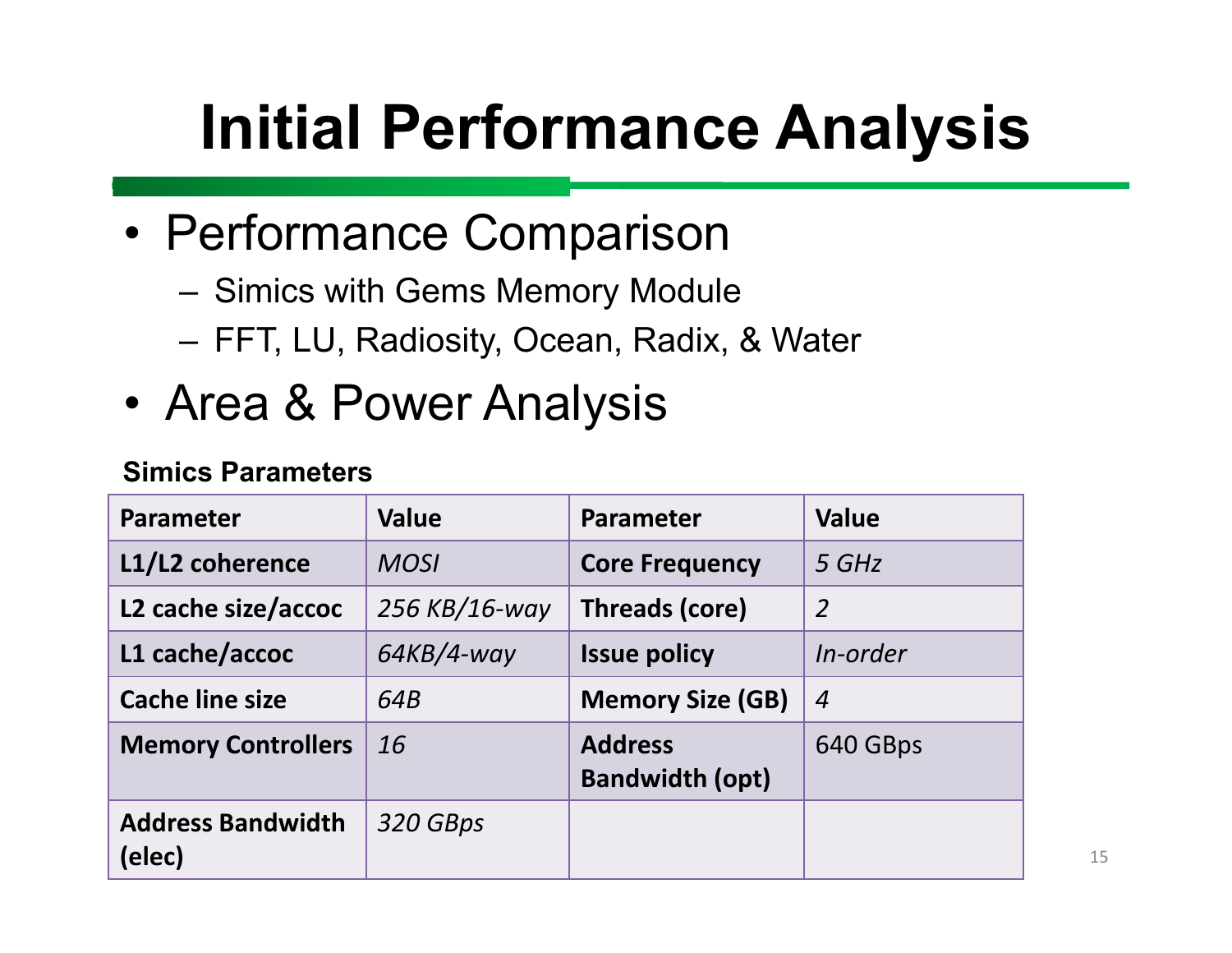## **Splash-2 Speed up (16-cores)**



- CC-NPA increases performance by about 25%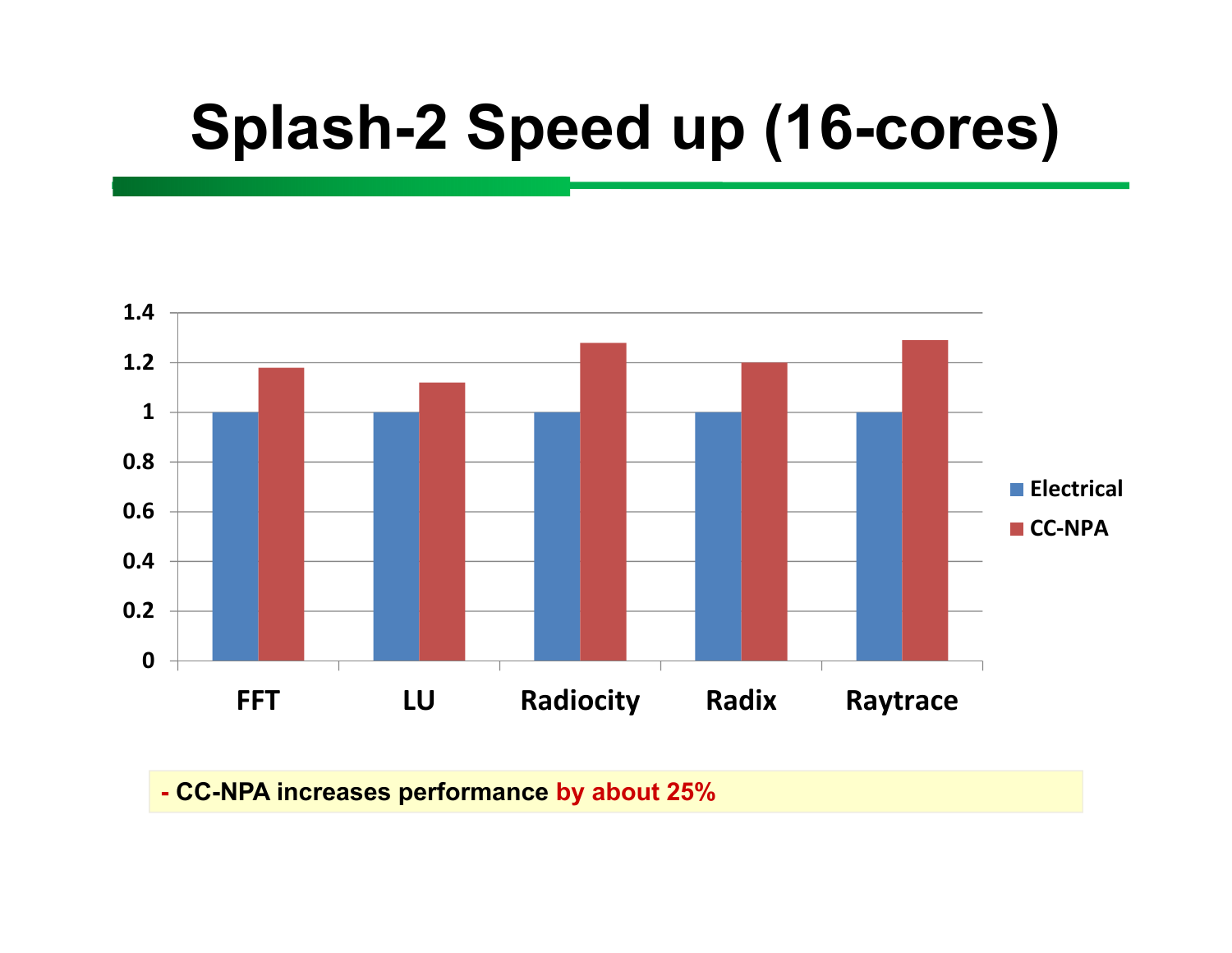### **Splash-2 Speed up (64-cores)**

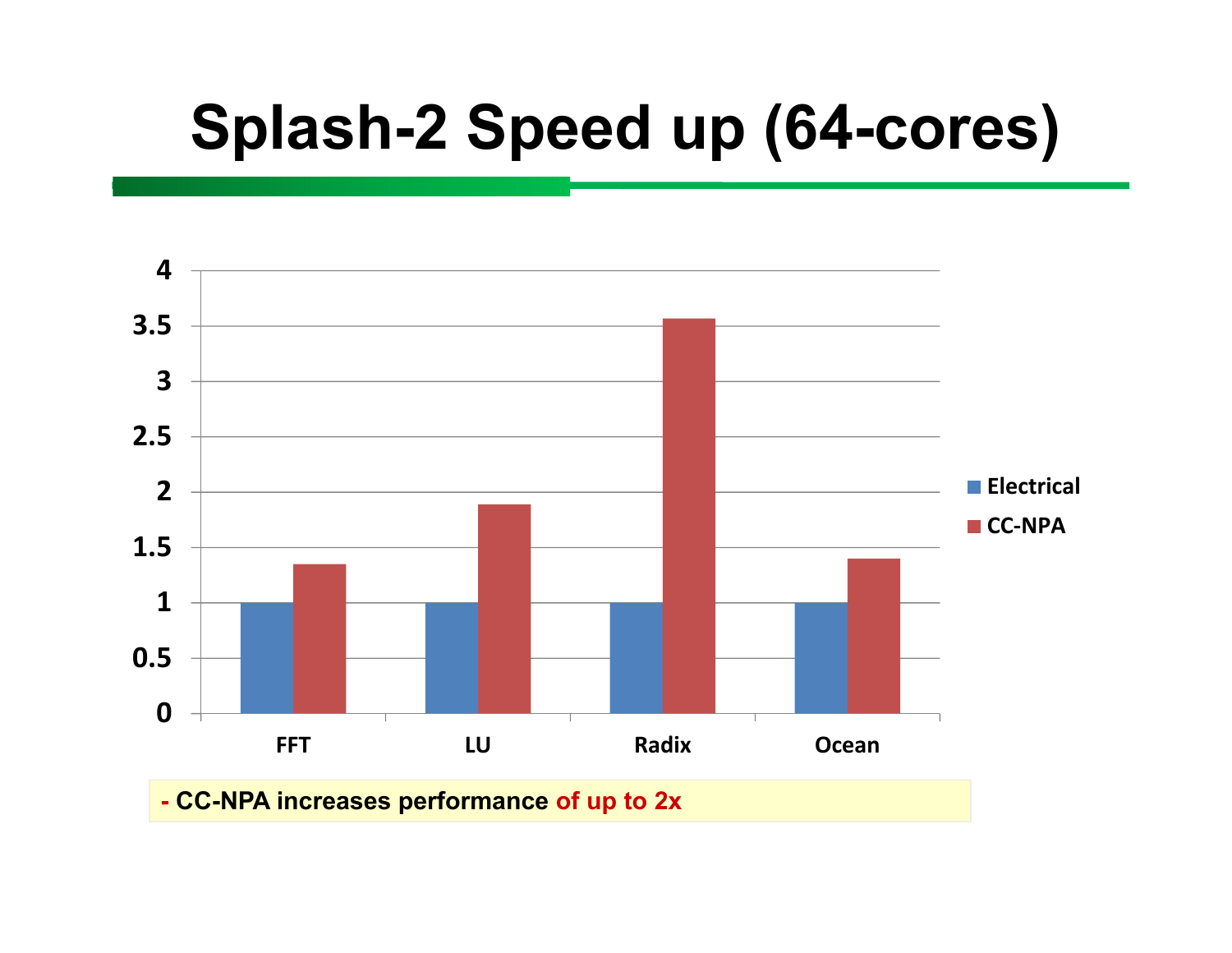## **Power Analysis**

| <b>Device</b>                         | Loss(dB)     | <b>Device</b>                                  | Loss(dB)                |
|---------------------------------------|--------------|------------------------------------------------|-------------------------|
| Coupler $(L_c)$                       | $\mathbf{1}$ | Filter drop $(L)$                              | $\mathbf{1}$            |
| Non-Linearity $(L_n)$                 | 1            | Bending $(L_{\rm B})$                          | 1                       |
| Photo-detector $(L_{p})$              | $\mathbf{1}$ | Waveguide Crossing $(L_{wc})$                  | 0.05                    |
| <b>Modulator Insertion</b><br>$(L_i)$ | 1            | Receiver $(L_{\rm{rc}})$<br><b>Sensitivity</b> | $-20$ dBm               |
| Waveguide (per cm) $(L_w)$            | 1.3          | Splitter (L)                                   | 3                       |
| <b>Laser Efficiently</b>              | 30%          | <b>Ring modulation</b>                         | 150fJ/b                 |
| <b>Ring Heating</b>                   | 100 fJ/b     | TIA/ voltage amp.                              | 1.1 $pJ/b - 100 fJ/bit$ |



 $5 \times L_S + 7 \times L_W + L_C + L_N + 3 \times L_I + L_F + 8 \times L_B +$  $100\times L_{WC}$ 

#### -43.1 dB (per wavelength)

Total Power (opt) = 5.44 W (8 wavelengths)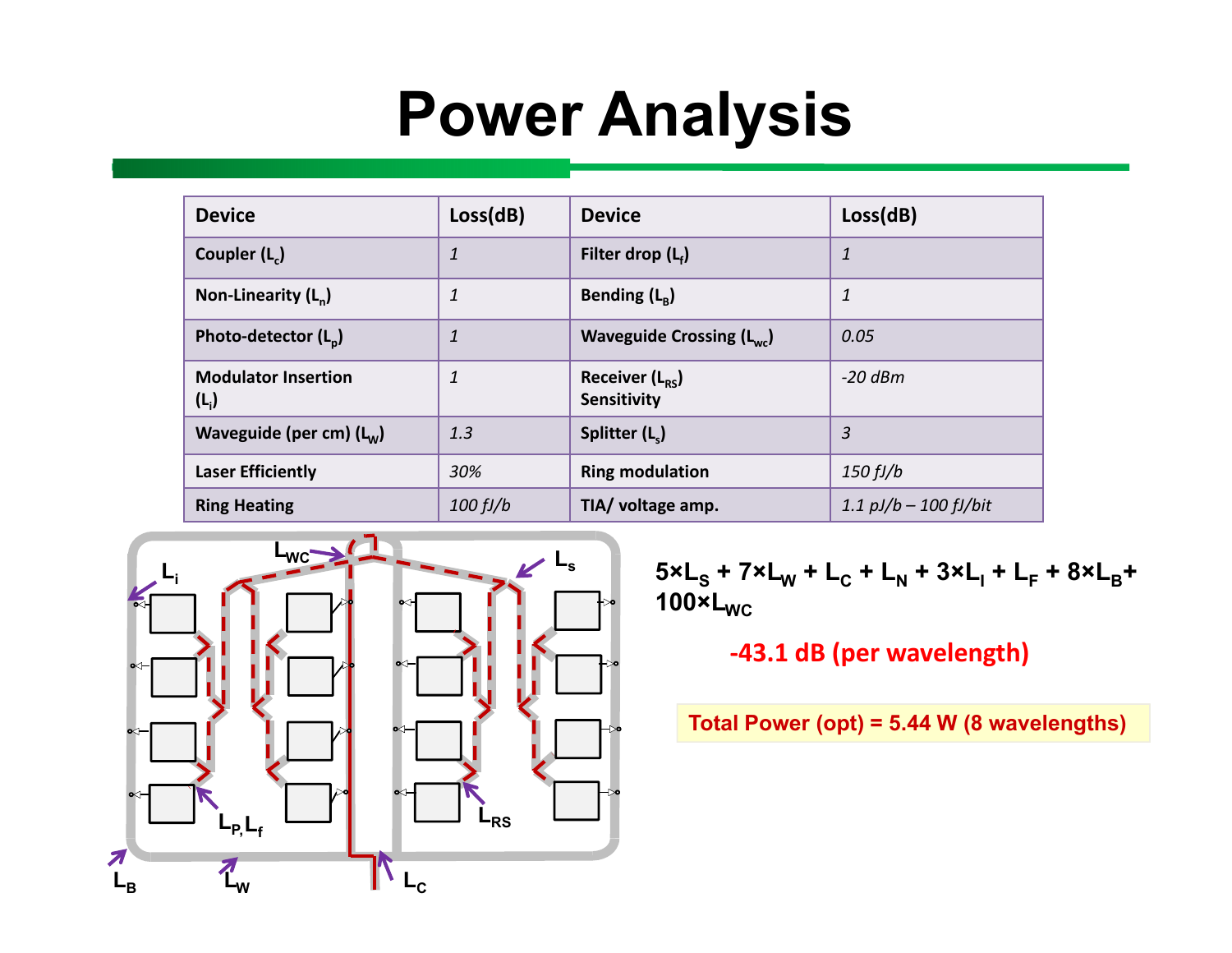### **Area Analysis**



| <b>Device</b>                  | Area $(\mu m^2)$             |
|--------------------------------|------------------------------|
| <b>Waveguide (pitch)</b>       | $5.5 \mu m$                  |
| <b>Micro-ring resonator</b>    | 100                          |
| <b>Photo-detector</b>          | 100                          |
| <b>TIA/ Limiting Amplifier</b> | $0.02625$ (mm <sup>2</sup> ) |

Broadcast Sub-Network: 24 mm<sup>2</sup> (optical) 51 mm<sup>2</sup> (electrical)